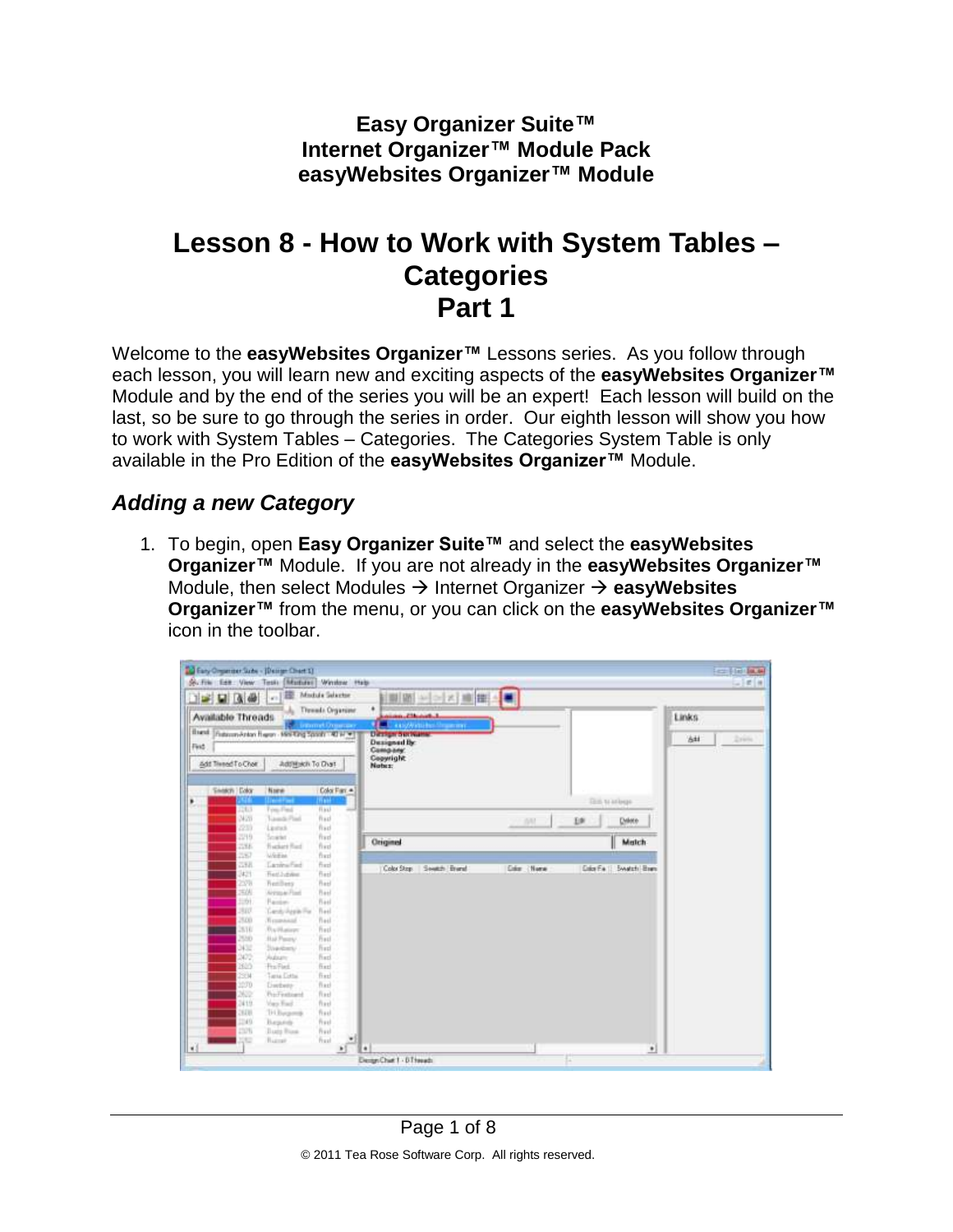2. To see the Categories System Table, select Tools  $\rightarrow$  System Tables  $\rightarrow$ Categories from the menu.

| L. Easy Organizer Suite - [Website 1]                    | Sti Eile Edit View Tools Modules Window Help |                                                                                                                                                                      | <b>CONTROL</b><br>$=$ $\frac{H}{2}$ x |
|----------------------------------------------------------|----------------------------------------------|----------------------------------------------------------------------------------------------------------------------------------------------------------------------|---------------------------------------|
| 口空日回面                                                    | Add Category<br>Edit Category                | 国王三国                                                                                                                                                                 |                                       |
| Available Web                                            | Delete Category                              | Website 1                                                                                                                                                            | Links                                 |
| Find                                                     | Add Website<br>Edit Website                  |                                                                                                                                                                      | Dising<br><b>Add</b>                  |
| Add<br>×                                                 | Delete Website                               |                                                                                                                                                                      |                                       |
| х<br>E Eau Diganizer S                                   | Delete Row<br>Reprofer Rows                  |                                                                                                                                                                      |                                       |
| Embroidery Design                                        | Move Rows                                    |                                                                                                                                                                      |                                       |
| Embroidery Three<br>Embroidery Softw<br>My Ultimate Favo | Customize Columns<br>Sort                    | Add<br>EditImage                                                                                                                                                     | Delete                                |
|                                                          | Backup/Recover<br>System Tables              | Name:<br>Keywords                                                                                                                                                    |                                       |
|                                                          |                                              | Embroidery Design Website<br>Embroidery Saltware Websit<br>Embroidery Threads Websity<br>Module Packs<br>My Ultimate Favorite Websit<br>Rating<br>z.<br>Description: | $\overline{a}$                        |
|                                                          |                                              | *Required Field<br>Last Updated                                                                                                                                      |                                       |
|                                                          |                                              | Webstes                                                                                                                                                              |                                       |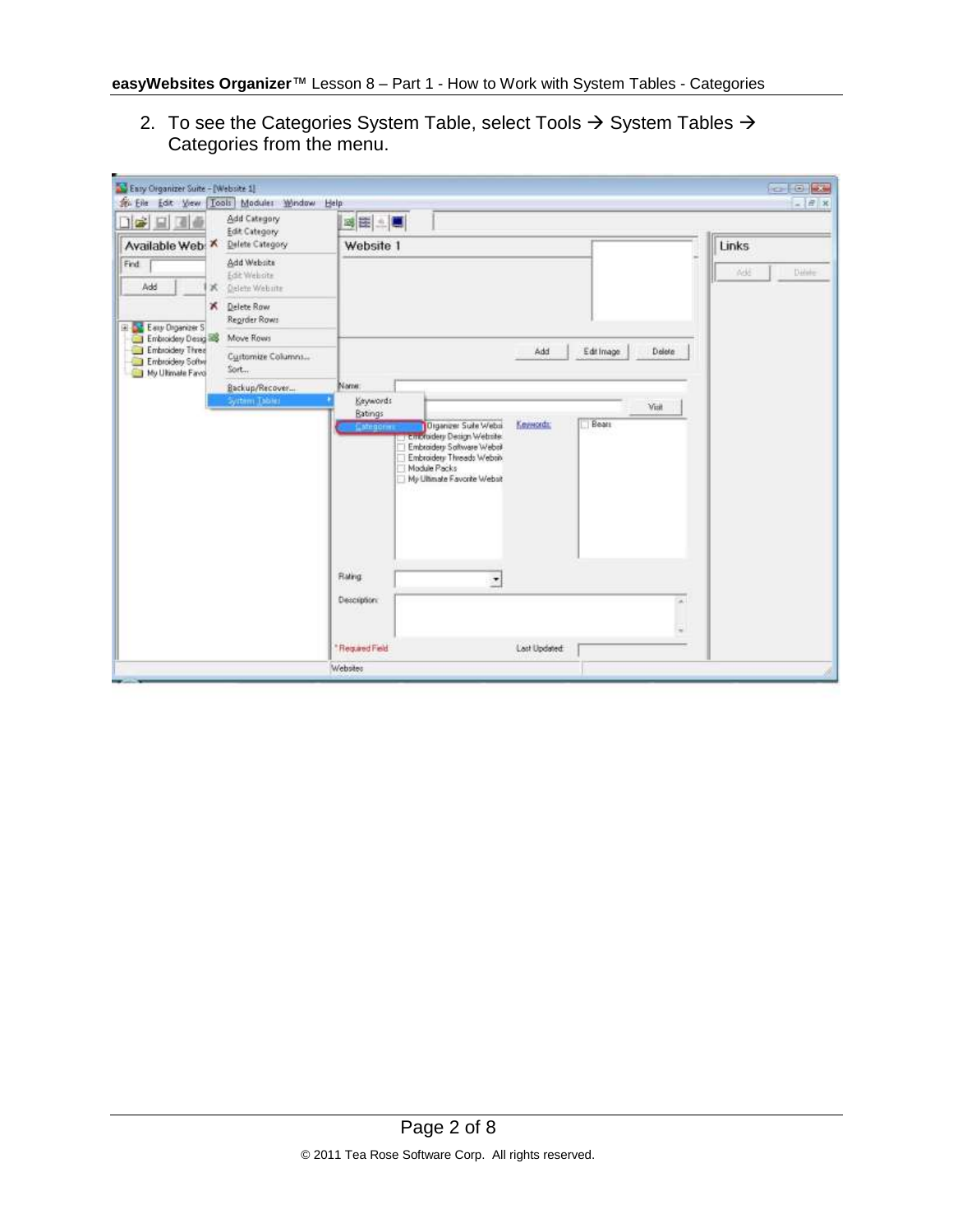3. The Categories System Table will open.

| $\rightarrow$ $\rightarrow$ $\rightarrow$<br>の る 第 品             | ×睡田△■                                                                                                                                                     |               |
|------------------------------------------------------------------|-----------------------------------------------------------------------------------------------------------------------------------------------------------|---------------|
| Available Websites                                               | Categories                                                                                                                                                | Links         |
| Find:                                                            |                                                                                                                                                           | Delete<br>800 |
| Delete<br>Add<br>Em                                              | Edit<br>Delete<br>Wet =<br>Add<br>Category.<br><b>F</b> Show Deleted                                                                                      |               |
|                                                                  | <b>Description</b><br>Parent   File Nar<br>Name<br>iO.                                                                                                    |               |
| 3 L. Easy Organizer Suite Websites<br>Embroidery Design Websites | Module Facilia<br>Official website sit the Module Packs<br>×<br>Eary Or Miniage<br>Websites for embroidery software<br>Enbroidery Software Websites<br>87 |               |
| Enbroidery Threads Websites<br>Embraidery Saltware Websites      | Embroidery Threads Websites<br>Websites that have embroidery thread<br>86                                                                                 |               |
| My Ullimate Favorite Websites                                    | i6<br>Embroidery Design Websites<br>Websites that have embroidery design                                                                                  |               |
|                                                                  | Easy Organizer Suite Websites<br>Official websites of Easy Organizer Su-<br>/inages<br>94                                                                 |               |
|                                                                  | 5000 My Ultimate Favorite Websites<br>These are ny all-line layorite website                                                                              |               |
|                                                                  | $\overline{[}$<br>$\ddot{\phantom{1}}$<br>٠                                                                                                               |               |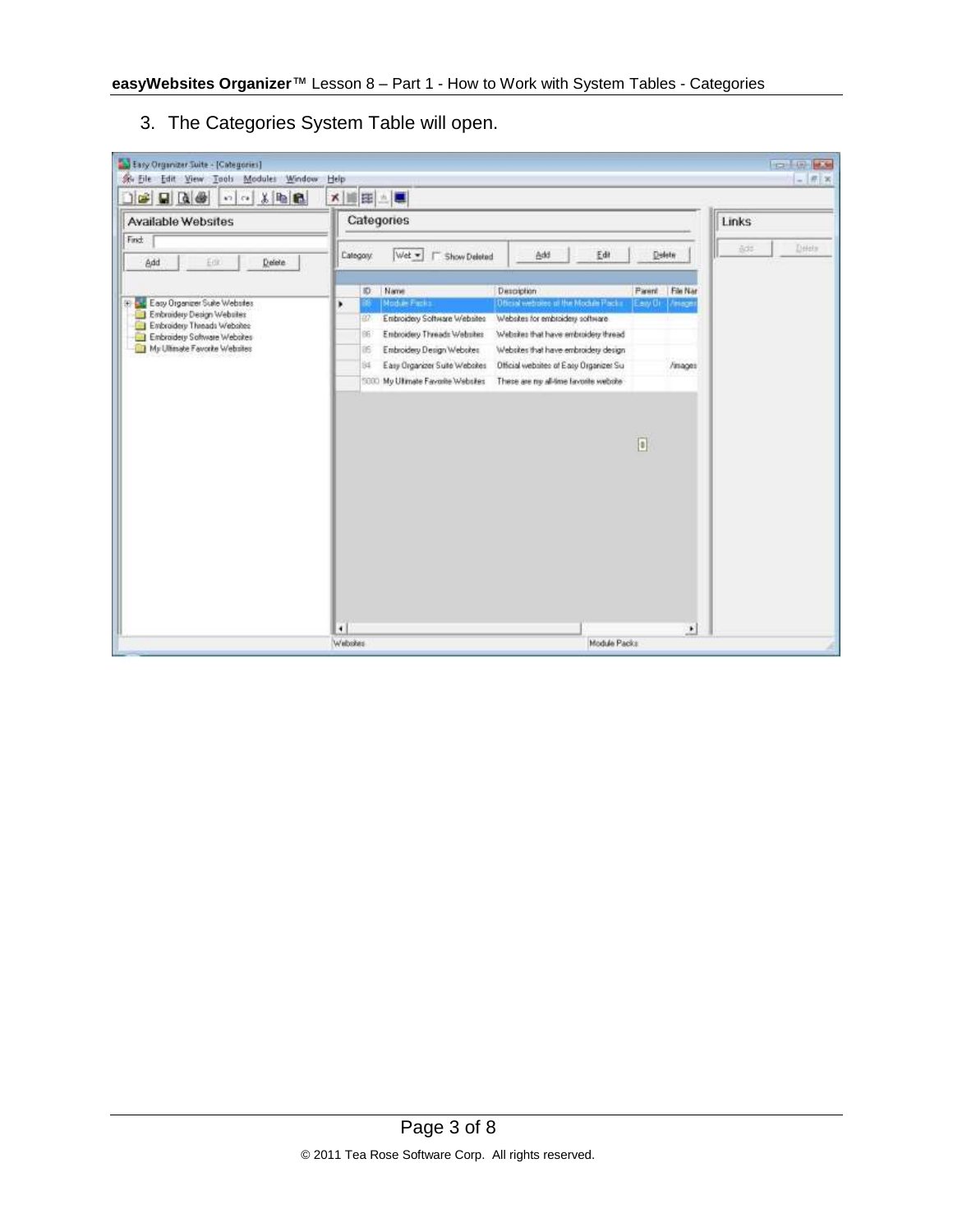- Easy Organizer Suite [Categories] For List BEST Se Ele Edit View Tools Modules Window  $x$ Help **DEED A FOR** ×睡田△■ Available Websites Categories Links Find: Delete Category  $Wet \Box$  Show Deleted Add Edit Delete Add Em Delete **ID** Name Dissolption Parent | File Nat 8 . Easy Organizer Suite Webstes Leny Cir. | Amage Embroidery Design Websites 27 Embroidery Software Websites Websites for embroidery software [6] Embroidery Threads Websites Websites that have embroidery thread Embroidery Software Websites My Ultimate Favorite Websites IS Entroidery Design Webskes Webskes that have embroidery design /inages 1000 My Ultrade Favorite Websites These are my all-lime lavorite website  $\boxed{\mathfrak{g}}$  $\left| \cdot \right|$ ٠ Module Packs Webskes
- 4. To add a new Category, click on the Add button.

5. The Add/Edit Category form will open.

| Add/Edit Category Item | $\overline{\phantom{a}}$<br>ll [a] |  |  |
|------------------------|------------------------------------|--|--|
| *Name:                 |                                    |  |  |
| Parent:                | $-$ None $-$                       |  |  |
| Description:           | ×                                  |  |  |
| Last Updated:          |                                    |  |  |
|                        | 1/29/2011 1:09 PM                  |  |  |
| * Required Field       | Picture<br>ОK<br>Cancel            |  |  |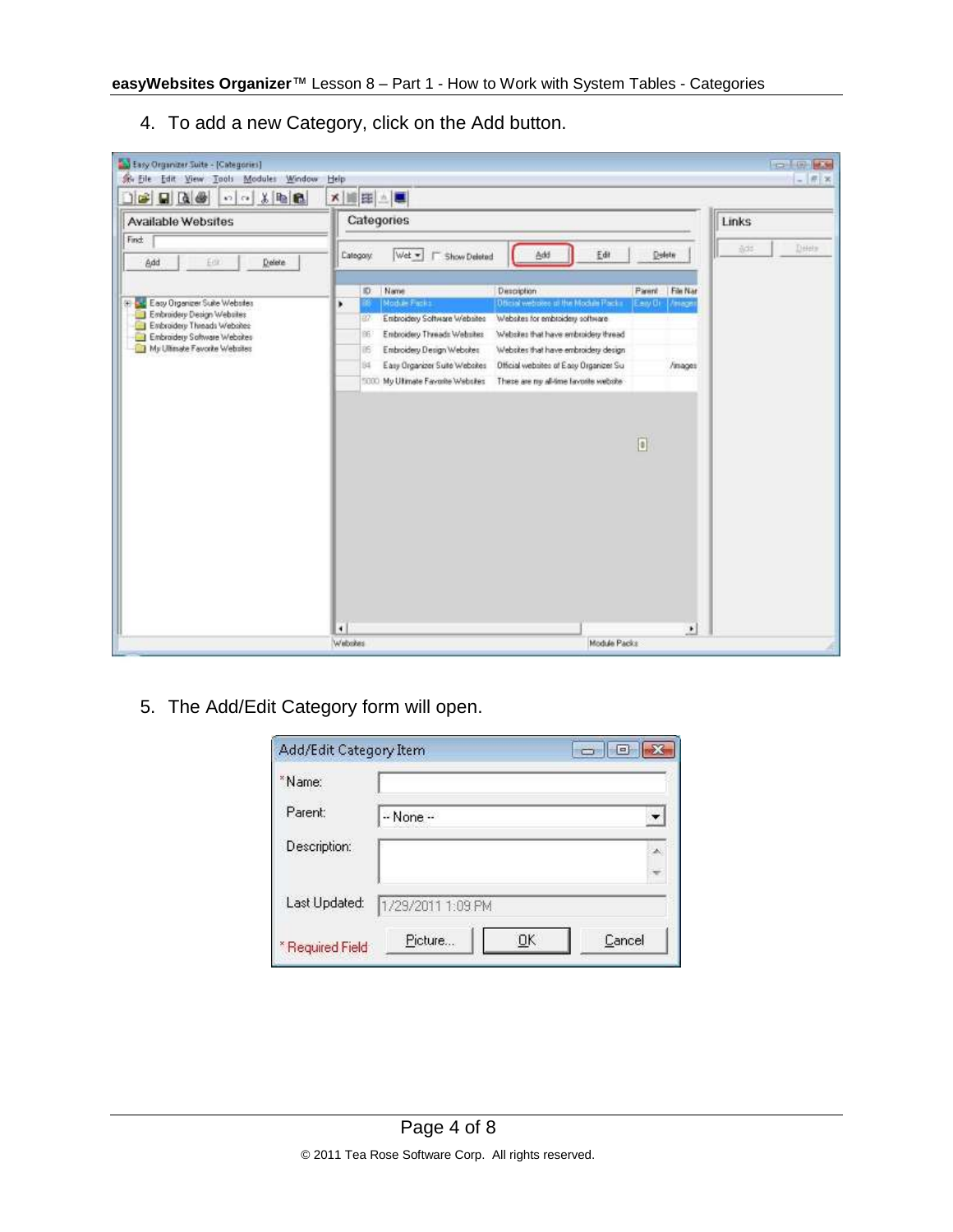6. You can enter a new Category.

For this lesson, let's enter this information:

- Name: Baby Embroidery Design Websites
- Parent: Embroidery Design Websites

Description: These are websites that have baby embroidery designs.

| Add/Edit Category Item      |                                                          | $\Box$ 0     |  |  |
|-----------------------------|----------------------------------------------------------|--------------|--|--|
| *Name:                      | Baby Embroidery Design Websites                          |              |  |  |
| Parent:                     | Embroidery Design Websites                               |              |  |  |
| Description:                | hese are websites that have baby embroidery.<br>desgins. |              |  |  |
| Last Updated:               | 1/29/2011 1:09 PM                                        |              |  |  |
| <sup>*</sup> Required Field | Picture                                                  | Cancel<br>ОK |  |  |

7. Now let's add a picture. Click on the Picture… button to open the Add/Edit Picture form.

| <b>D</b> Add/Edit Picture | $= 0$        |
|---------------------------|--------------|
|                           |              |
|                           |              |
|                           |              |
| File Name:                | Browse       |
| Remove                    | QK<br>Cancel |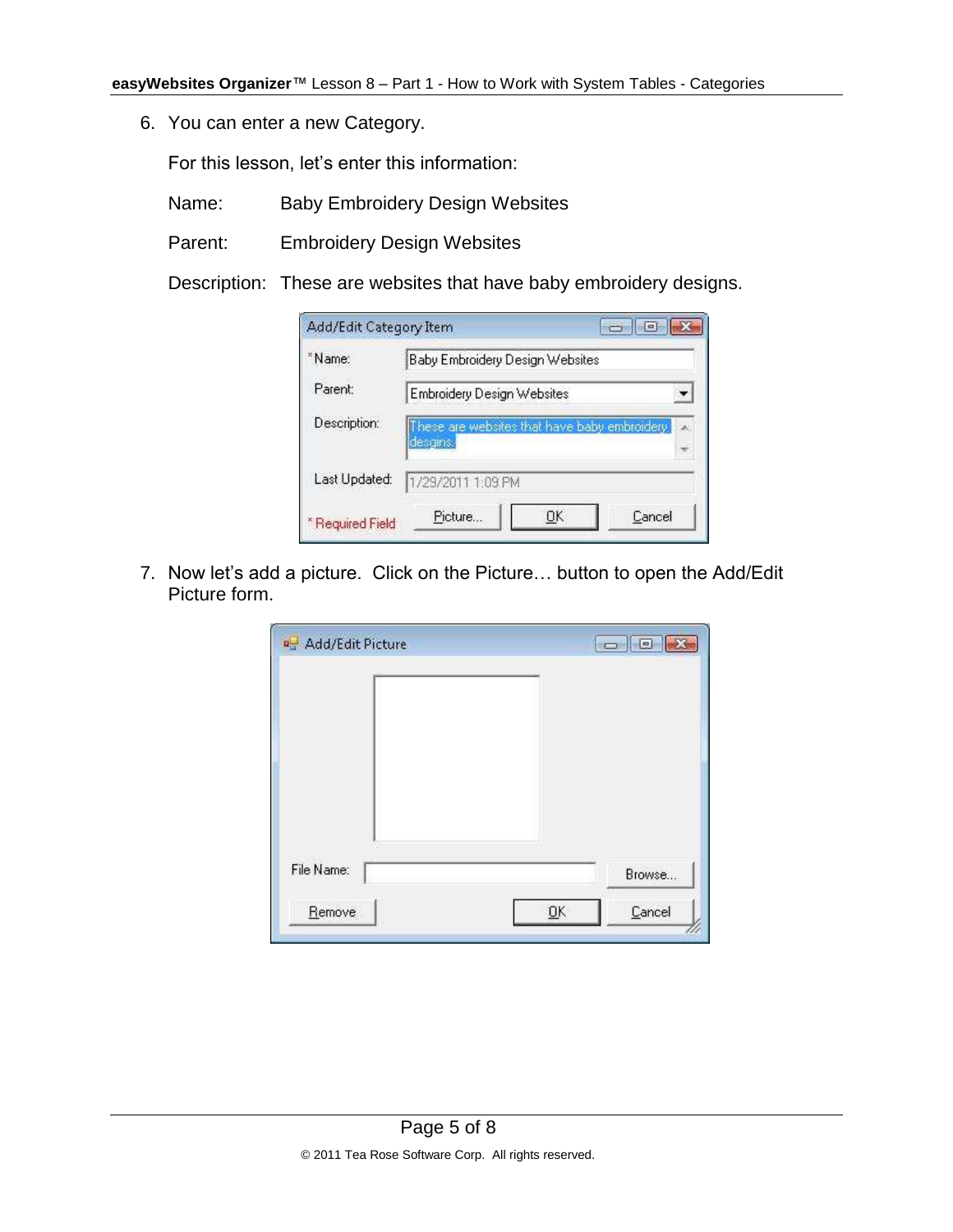Add/Edit Picture  $\begin{picture}(10,10) \put(0,0){\line(1,0){10}} \put(10,0){\line(1,0){10}} \put(10,0){\line(1,0){10}} \put(10,0){\line(1,0){10}} \put(10,0){\line(1,0){10}} \put(10,0){\line(1,0){10}} \put(10,0){\line(1,0){10}} \put(10,0){\line(1,0){10}} \put(10,0){\line(1,0){10}} \put(10,0){\line(1,0){10}} \put(10,0){\line(1,0){10}} \put(10,0){\line(1$ File Name: E:\My Documents\My Embroidery Design Browse...  $\overline{\mathsf{D}}\mathsf{K}$ Cancel Remove

For this lesson, click on the Browse button and find a picture on your file system.

Click on the OK button to add the picture to your new Category.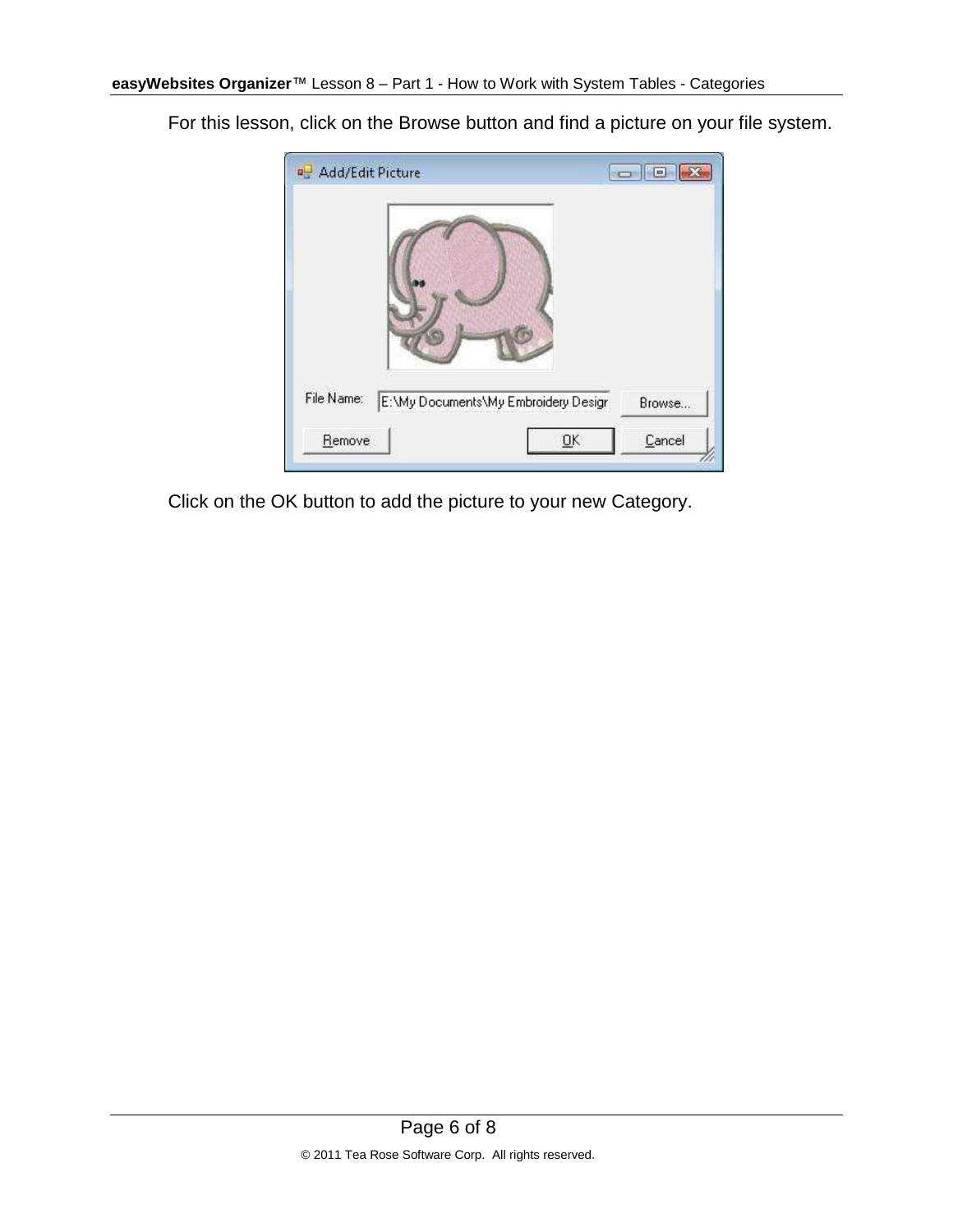8. Now click on the OK button to put the new category in the Categories table.